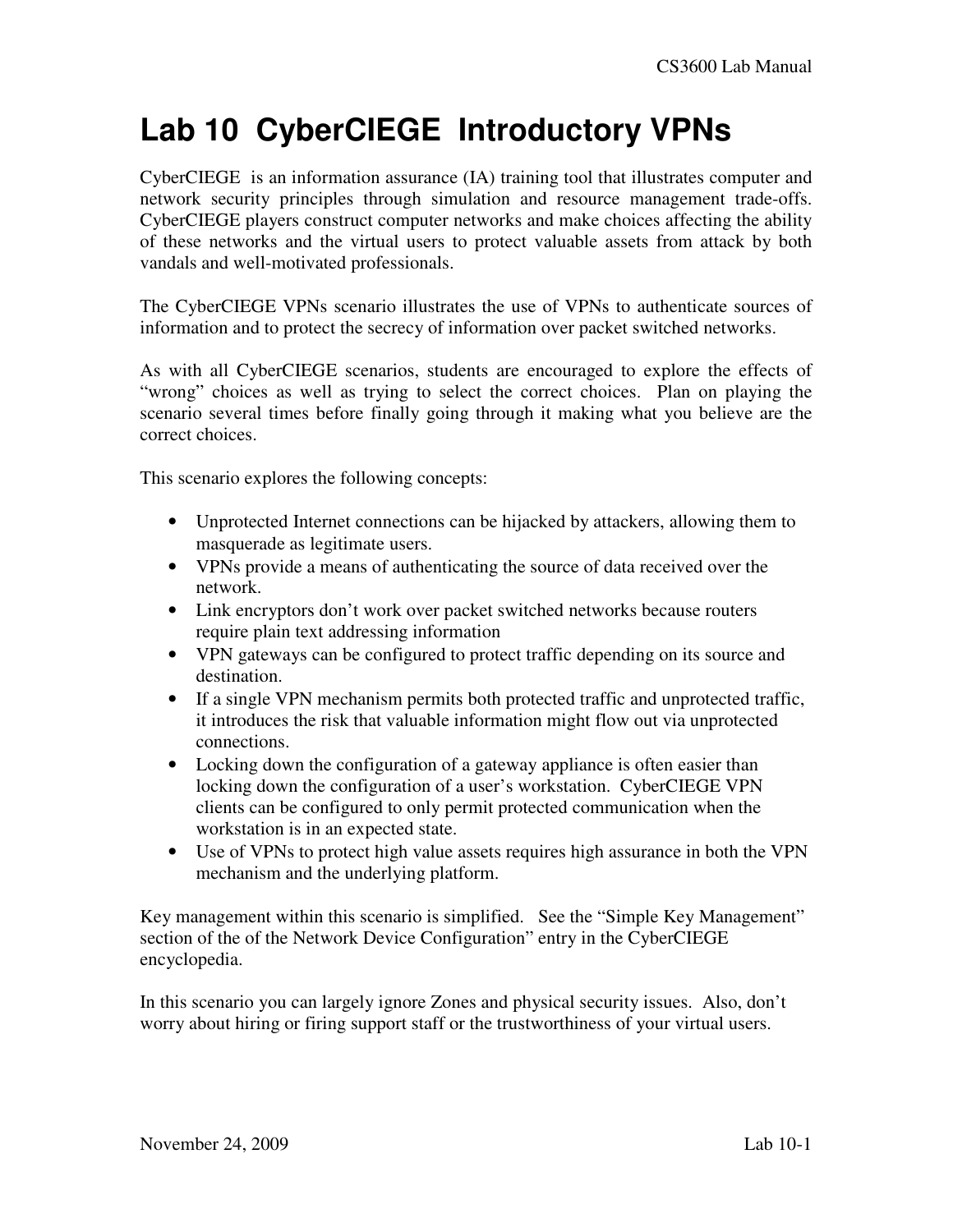## **10.1 Preparation**

From the "Campaign Player", select the "Encryption" campaign as seen in figure 10-1.

The player is expected to have first completed the "Encryption Key Types" scenario prior to playing this scenario.



**Figure 10-1: Select Introductory VPNs and Click Play** 

Select "Introductory VPNs" from the scenario list. Then click the "Play" button.

Read the briefing and the objectives screens, and explore the encyclopedia (via the "F1" key). From the Cryptography entry in the "Tutorials and Movies" content page of the online help, view the "Network Authentication through Cryptography" movie. As you play the scenario, remember you can save the state at any time and come back to that state later. Also, the game automatically saves your state at each transition to a new phase.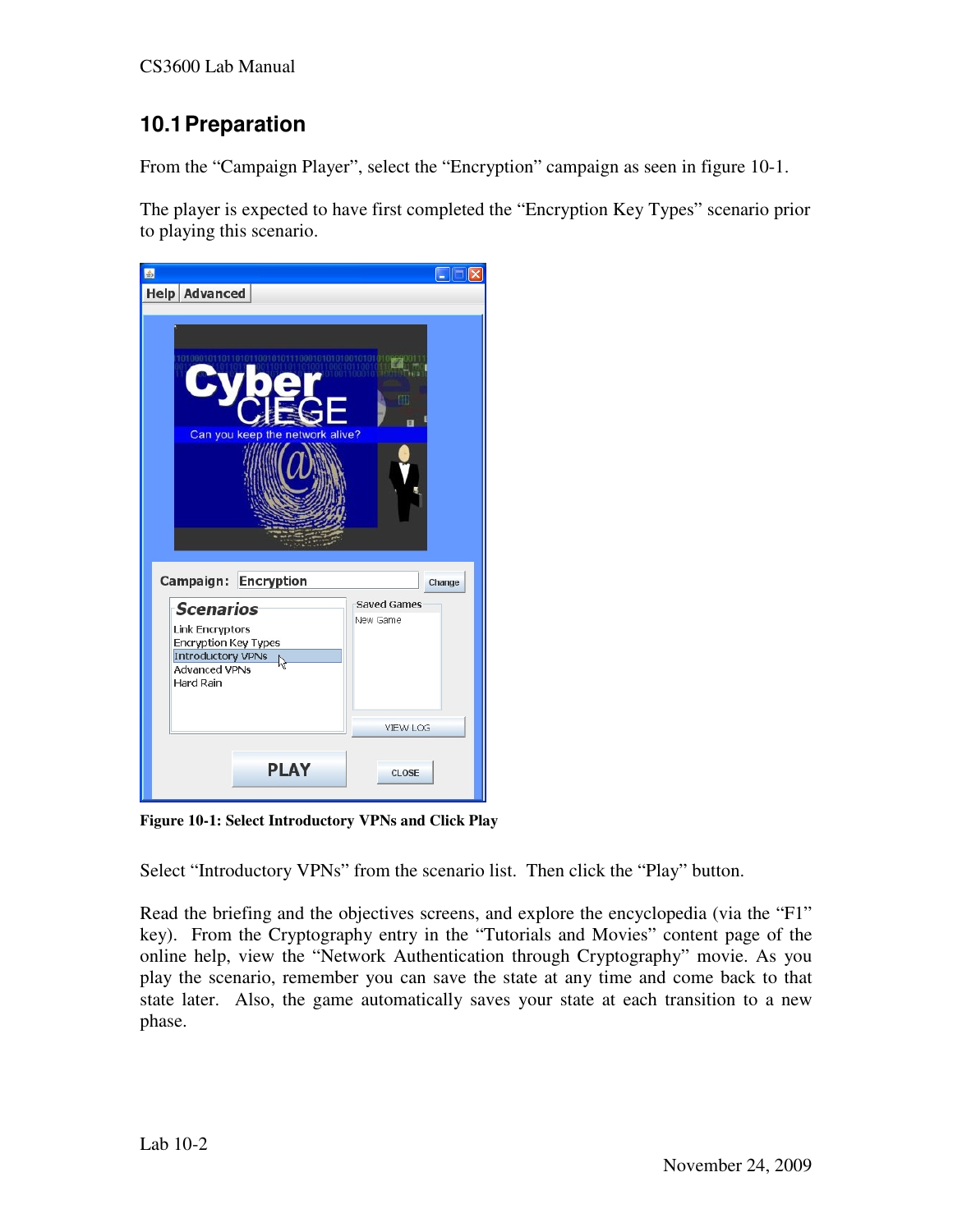### **10.2 Play**

#### **10.2.1 Phase 1: Authenticate the Source of Asset Modifications**

In this phase you must deploy a VPN gateway and a VPN client to ensure that only authorized individuals are able to modify the Marketing Roadmap asset.

- Click the Objectives tab to learn about your first objective.
- Click the ASSET tab to learn about the asset being protected
- Review the network topology via the NETWORK tab
- Press F1 to learn about using VPN gateways and VPN clients in CyberCIEGE.
- Run the simulation. What do you expect to happen?
- Find a way to protect the user's communications over the Internet. Deploy a VPN gateway at the main office and scrap the router. Go to the network screen and connect the Internet and the local LAN to the VPN gateway. Right click on the VPN gateway and select the protected network and define a connection profile (use F1 to view the encyclopedia to better understand connection profiles.) Consider using the "wild card" entries to define relatively loose profiles and then make them more specific as needed.
- Right click on Lisa's workstation and configure the VPN client.
- Beware of Adam, he has a VPN gateway that is configured to communicate with other VPN gateways and clients that belong to the enterprise.

#### **10.2.2 Phase 2: Web Access**

- Configure the connection profiles to permit the users to access the web. Each VPN component must have at least two connection profiles, the first would protect traffic destined for a specific domain (i.e., the domain of the remote user). The second profile would permit unprotected traffic to all other domains.
- Consider the implications of permitting web access to the enterprise computer systems and deploy countermeasures as needed.

#### **10.2.3 Phase 3: Protect a Higher Motive Asset**

- Check your objectives and the value of the new asset you must protect
- Consider the risks of Trojan horses. What keeps them from sending high value data out to the Internet?
- Buy Harry a second workstation via which to access the web. Connect it to the VPN via a separate LAN and configure the connection profiles such that traffic from the LAN having high value data must always be protected.
- Buy Lisa a second workstation and connect it to her router. Configure her original workstation connection profiles such that traffic is always protected.
- Locking down the configuration of a gateway is easier than is locking down the configuration of a user's workstation. Investigate the use of "measured boot" to ensure that Lisa's VPN client only works when her workstation is in an expected state.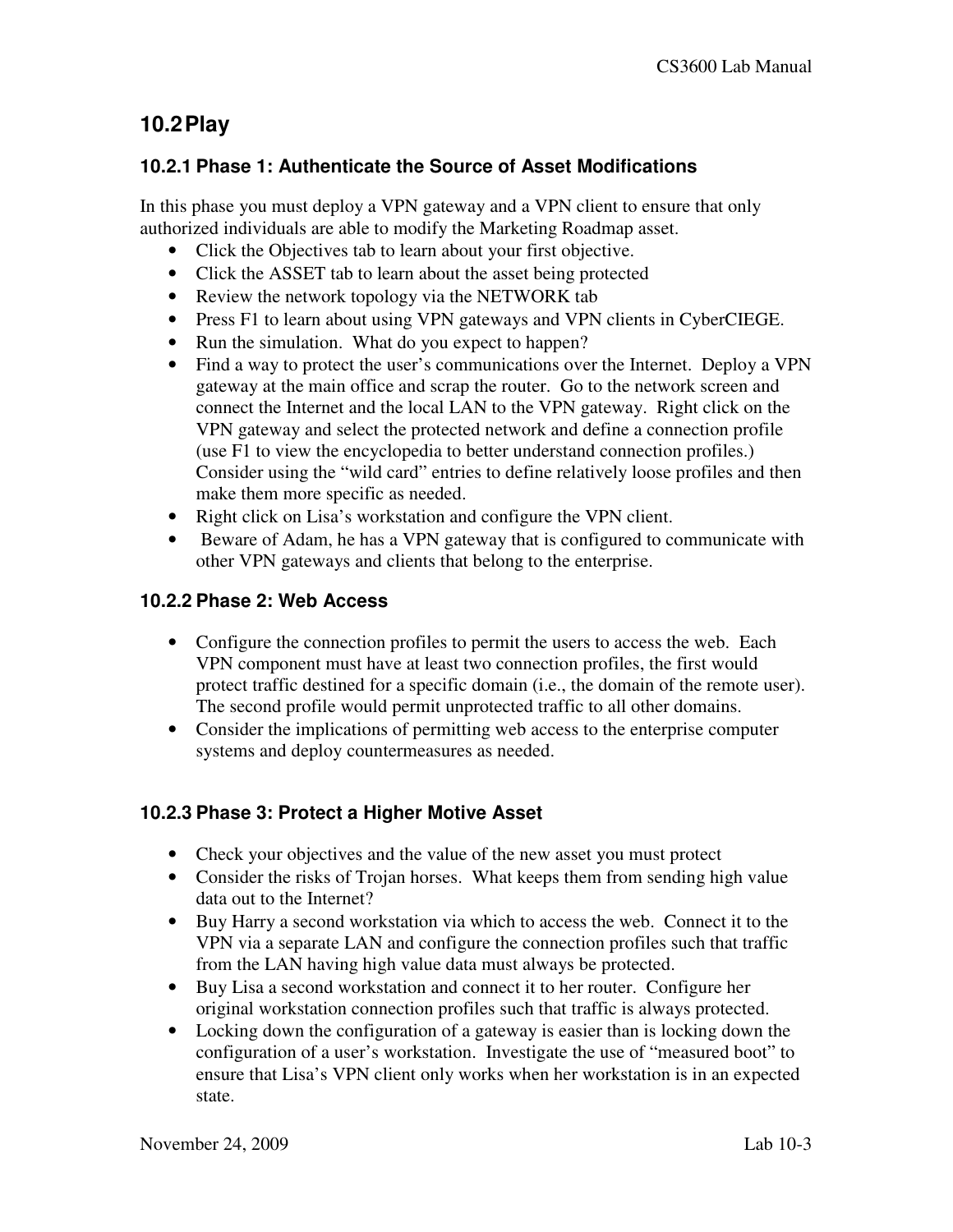#### **10.2.4 Phase 4: Deploy a High Assurance VPN Gateway**

Check the objectives. The attacker motive to compromise the Merger Plan is now much greater. The assurance of the vpn gateways that you could afford to purchase in phase 1 is not sufficient to protect new assets.

- Click the ASSET tab to learn the value of the new asset that must be protected
- Consider deploying high assurance VPN gateways.

### **10.3 Clean Up**

Exit the scenario by clicking the **Quit** button in the GAME screen.

Collect the game logs into a zipped folder by clicking the "**Advanced**" menu button and selecting "**Collect Logs**". Feel free to provide comments on the game within the provided space. Enter your NPS User ID as the user name in the field. Then click "**OK**" to create the zipped file on the desktop.

If you are running the exercise in the NPS Lab:

- copy the logCollection.zip file from the VM's desktop

 - Minimize the VM (click on the "\_" in the grey bar at the top of the screen)

 - paste it into the workstation host's desktop "CyberCIEGE-Logs" folder. - if prompted to overwrite the file, click **Yes**.

If you are running the exercise outside of the NPS Lab: - please email the logCollection.zip file to

CyberCIEGELogs@nps.edu.

Click on the minimized VMware Workstation session to resume it (and press <**Ctrl**>-<**Alt**>-<**Enter**> if it doesn't return to full-screen).

Click the **CLOSE** button to exit CyberCIEGE.

Shutdown or suspend the VM and logoff the workstation if you are finished in the lab.

## **10.4 Additional Questions**

*Question 1. In the "Network Authentication Through Cryptography Movie", what was is called when the attacker created data packets that looked like they originated with Mary?*